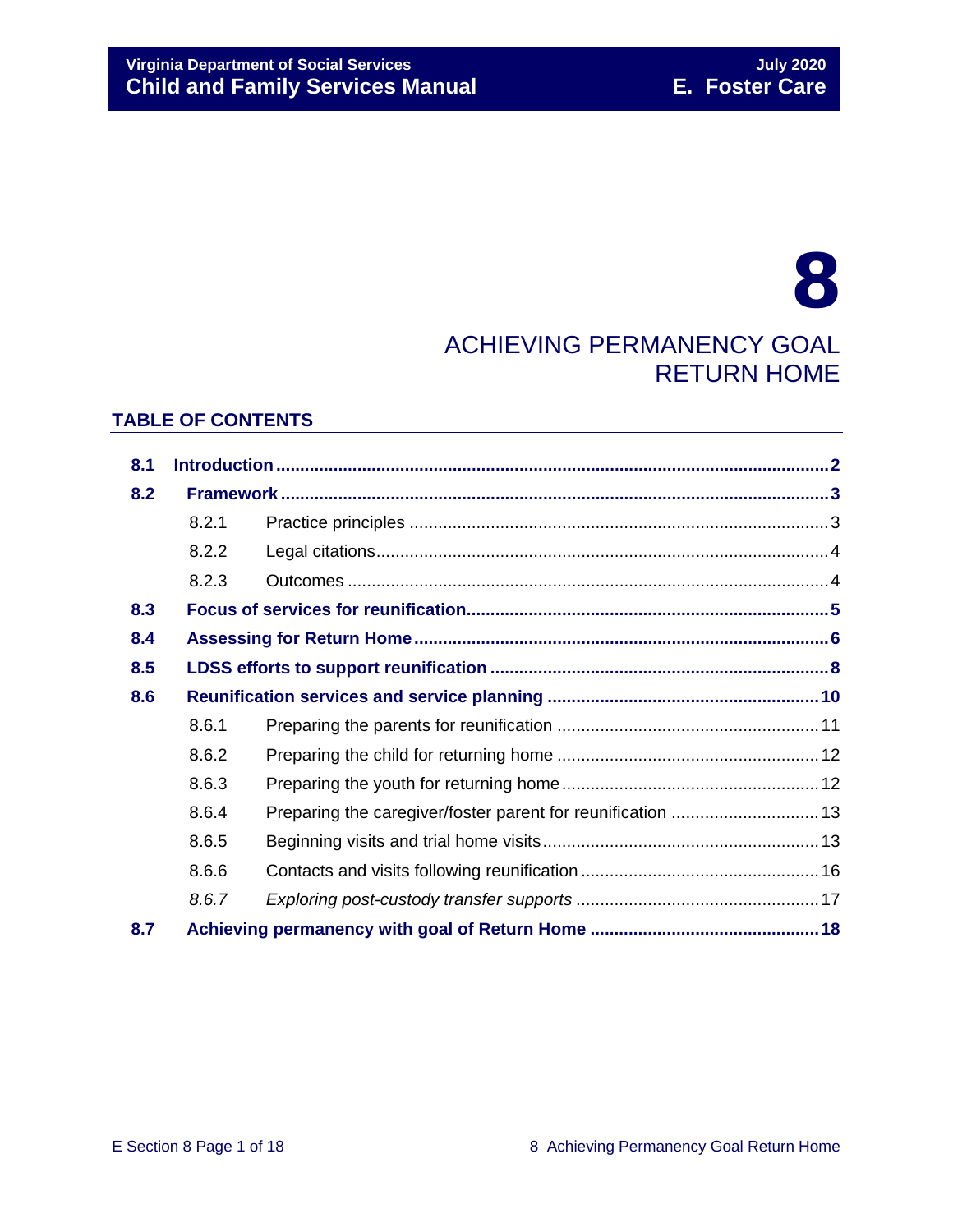# 8 ACHIEVING PERMANENCY GOAL RETURN HOME

## <span id="page-1-0"></span>**8.1 Introduction**

Return Home shall be the primary goal for all children in foster care. Permanency is achieved under this goal by returning the child and transferring legal custody to the birth parent(s) (regardless of the circumstances at the time of removal) or prior custodians when it can be safely accomplished. Reunification is the planned process of safely reconnecting children to their families and their communities. The service worker shall make reasonable efforts to return the child to his parents or prior custodians within the shortest practicable time (§ [16.1-281 B\)](https://law.lis.virginia.gov/vacode/16.1-281/).

While the service worker works to reunify the child with the family, the service worker should develop a concurrent permanency plan of adoption or transfer of custody to a relative at the same time. Pursuing concurrent, rather than sequential, permanency options leads to more timely permanency decisions for the child.

Any and all necessary services are provided to implement this goal until:

- The family has stabilized, the child is returned home, and the court case is dismissed; or
- The worker has documented that the conditions that necessitated the original removal have not been corrected although sufficient time and services have been provided, and another permanency goal is approved.

Exceptions to return/reunification as the initial permanency goal are:

- Voluntary relinquishment of parental rights by all parents (natural, legal, putative, and alleged);
- A petition for termination of parental rights has been filed on the parent(s); or
- The court has found that reasonable efforts to reunite are not required.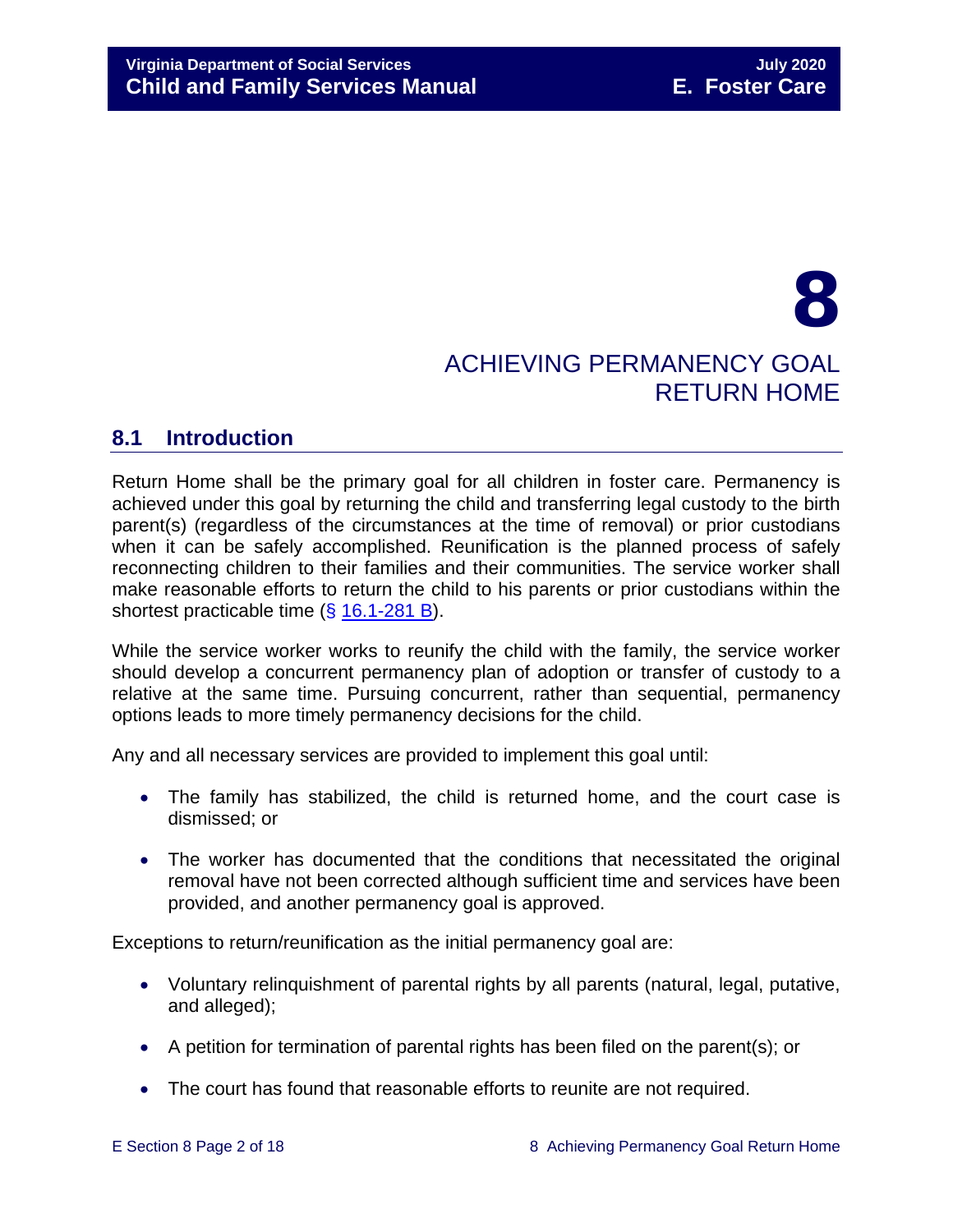## <span id="page-2-0"></span>**8.2 Framework**

LDSS shall meet federal and state legal requirements and should use sound practice principles to achieve desired outcomes and to guide decision making in achieving the permanency goal of return home for the child.

## <span id="page-2-1"></span>**8.2.1 Practice principles**

Four fundamental principles in Virginia's Children's Services System Practice Model provide the philosophical basis and guide practice for decision making in selecting permanency goals.

#### **First, we believe that all children and communities deserve to be safe.**

- Safety comes first. Every child has the right to live in a safe home, attend a safe school, and live in a safe community. Ensuring safety requires a collaborative effort among family, agency staff, and the community
- Participation of parents, children, extended family, and community stakeholders is a necessary component in assuring safety.

#### **Second, we believe in family, child, and youth-driven practice.**

- Children and families will be treated with dignity and respect. The voices of children, youth, and parents are heard, valued, and considered in the decision making regarding safety, permanency, and well-being, as well as in service and educational planning and in placement decisions.
- Each individual's right to self-determination will be respected within the limits of established community standards and laws.
- Family members are the experts about their own families. It is our responsibility to understand children, youth, and families within the context of their own family rules, traditions, history, and culture.
- We engage families in a deliberate manner. Through collaboration with families, we develop and implement creative, individual solutions that build on their strengths to meet their needs. Engagement is the primary door through which we help youth and families make positive changes.

## **Third, we believe that children do best when raised in families.**

- Children should be reared by their families whenever possible.
- Keeping children and families together and preventing entry into any type of out of home placement is the best possible use of resources.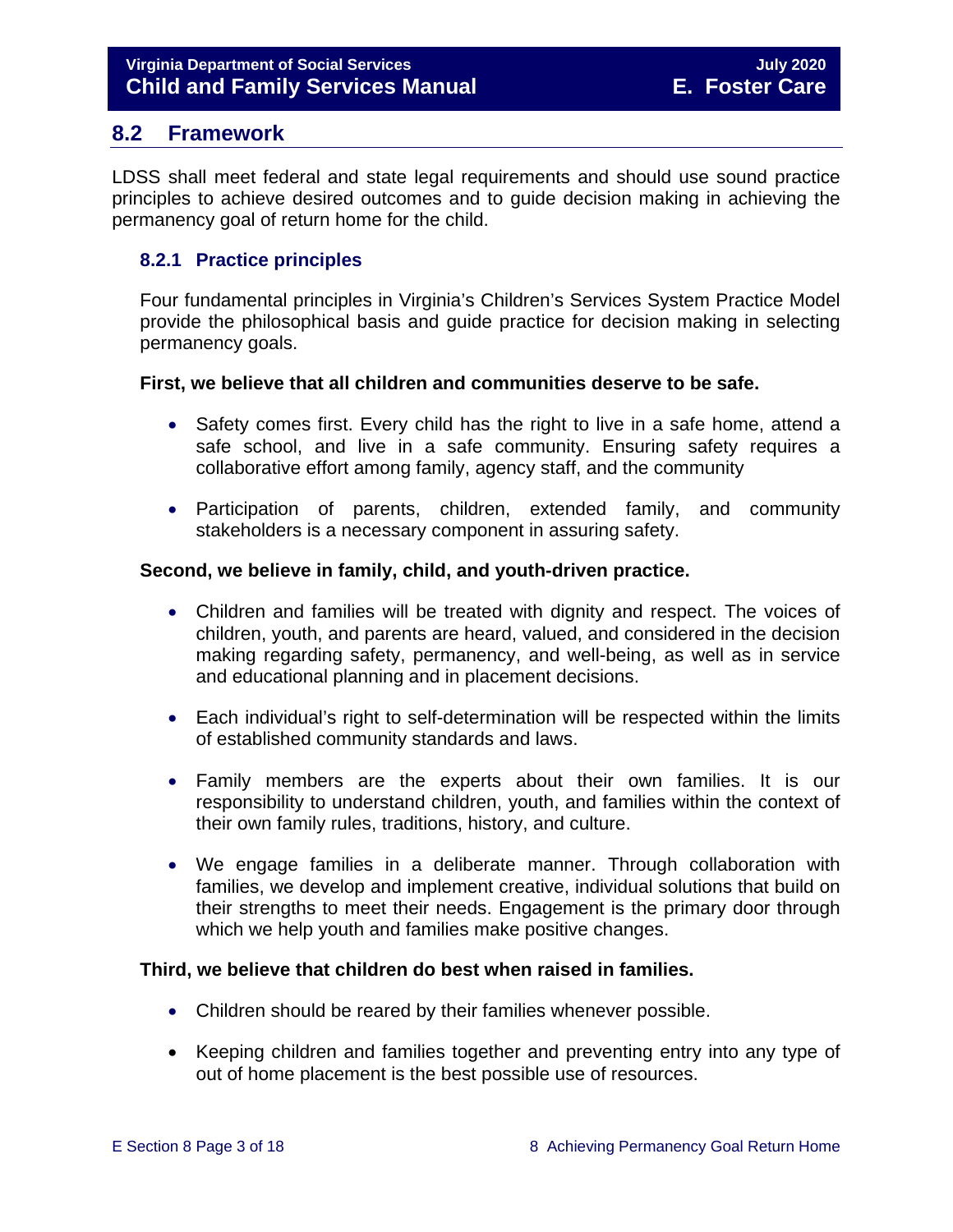- Children are best served when we provide their families with the supports necessary to raise them safely. Services to preserve the family unit and prevent family disruption are family-focused, child- centered, and communitybased.
- People can and do make positive changes. The past does not necessarily limit their potential.

#### **Fourth, we believe that all children and youth need and deserve a permanent family.**

• Permanency is best achieved through a legal relationship such as parental custody, adoption, kinship care or guardianship. Placement stability is not permanency.

## <span id="page-3-0"></span>**8.2.2 Legal citations**

The legal framework and specific requirements for achieving the permanency goal of Return Home are delineated in federal and state law. See the law for the complete language by clicking on the citation.

- **Provide child welfare services to return children to their families**
	- o § [63.2-319](https://law.lis.virginia.gov/vacode/63.2-319/)
	- **Permissible goals in foster care plan** 
		- $\circ$  § [63.2-906](https://law.lis.virginia.gov/vacode/63.2-906/)
- **Child's health and safety paramount concern; plan to return child to birth parents or prior custodians**
	- o [The Adoption and Safe Families Act of 1997;](http://www.nicwa.org/law/asfa/ASFAII.pdf) Public Law 105-89
	- o § [16.1-281](https://law.lis.virginia.gov/vacode/16.1-281/)
	- **Petition to achieve the permanency goal** 
		- o § [16.1-282.1](https://law.lis.virginia.gov/vacode/16.1-282.1/)

#### <span id="page-3-1"></span>**8.2.3 Outcomes**

LDSS shall strive to achieve the following permanency outcomes required in the federal Child and Family Services Review:

#### **Outcome 1: Children have permanency and stability in their living situation.**

• More children leave foster care and achieve permanency.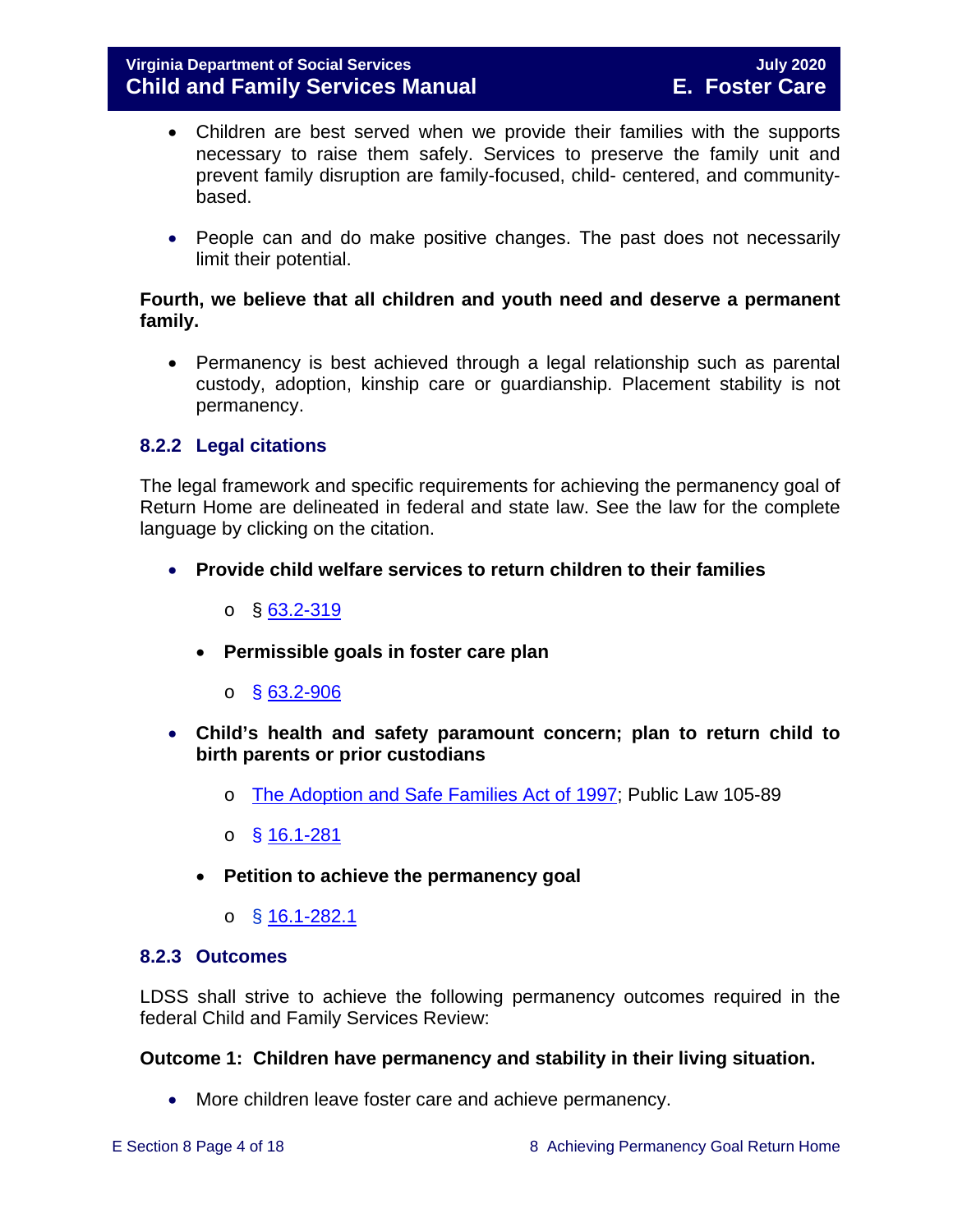- More children are reunified with their family.
- Children achieve permanency with increased timeliness.
- Children achieve permanency with shorter lengths of stay in foster care.
- Fewer children re-enter foster care.

# <span id="page-4-0"></span>**8.3 Focus of services for reunification**

All services are intended to support the family's ability to safely and in a timely fashion have their child returned home and resume legal custody of the child. Service workers shall:

- Provide services immediately and based on a comprehensive child and family assessment with the child and family to alleviate the conditions that brought the child into foster care.
- Provide services to both parents, regardless of the circumstances at the time of removal.
- Monitor implementation of the services outlined in the foster care plan, modifying or changing the plan as needed. Discuss the services with the family regularly to ensure understanding, cooperation, and progress. The discussion will also provide an ongoing and continuing evaluation of the child's and family's needs and capabilities throughout service provision. When risk to the child is relevant, assess risk on an ongoing basis.
- Facilitate involvement of family members through Family Partnership Meetings (FPM) when needed, through regular and frequent visitation with the child, and shared decision making on behalf of the child.
- Arrange visitation with the family immediately upon the child's entry into care unless disallowed by court order. The initial visit should occur **within five (5) days** of placement and subsequent visits should be as often as possible in order to build and maintain the parent-child relationship. In some cases, visitation may serve to build a relationship if one parent had little or no involvement with the child prior to the removal. Visitation should occur at least weekly.
- Develop a visitation or communication plan between siblings **within five (5) days** of placement if they are placed separately. The visitation or communication plan should address who is responsible for ensuring the visitation or communication occurs and limitations on the visit or communication. Visits or communications should include face-to-face visits, telephone calls, email correspondence, and any other form of communication available to the children. The visitation plan should include twice monthly contact at a minimum.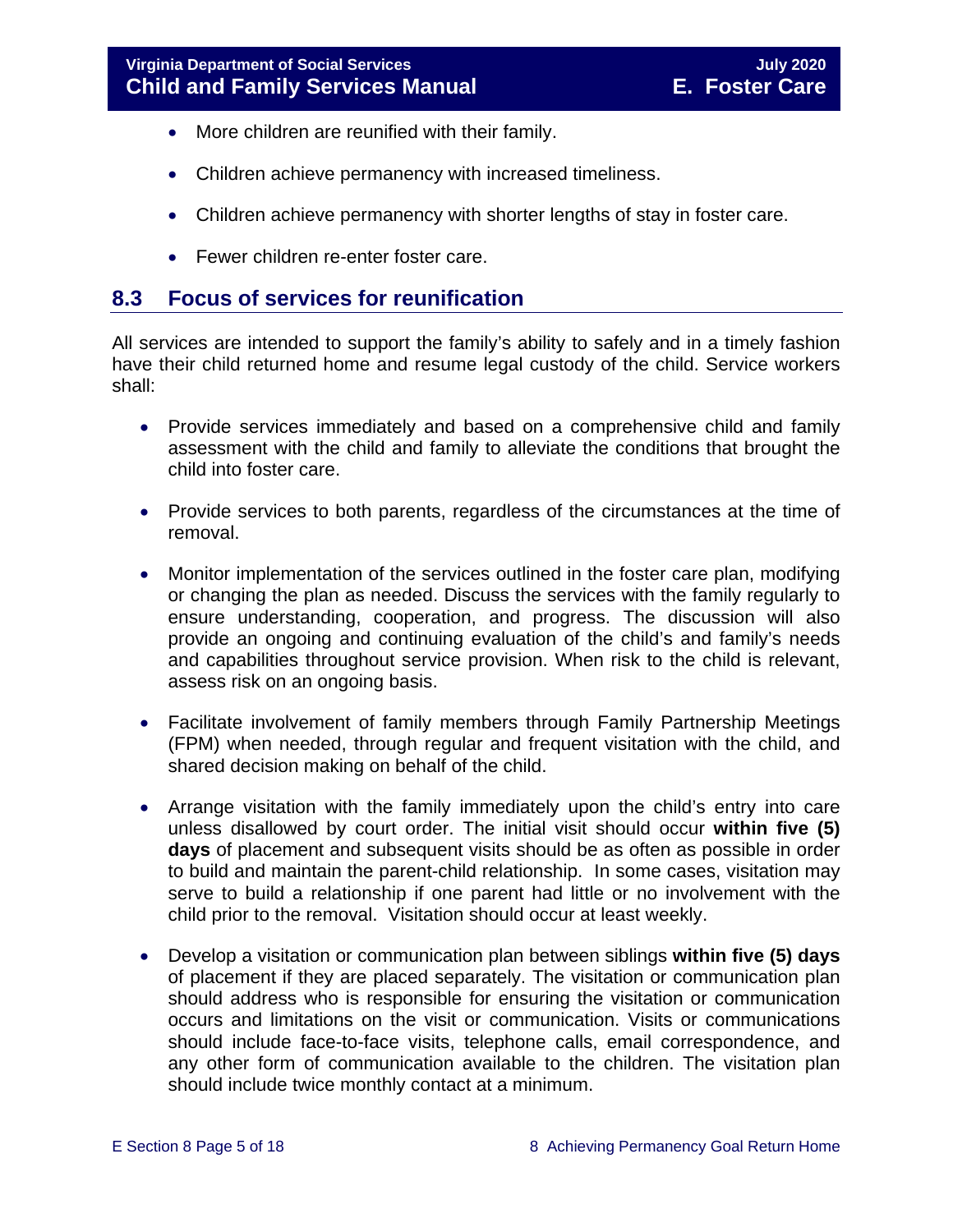- Maintain contact between the child and the parent(s) or prior custodians who are incarcerated or in a treatment program, unless the court has restricted contact.
- Obtain a court order approving any restrictions or termination of visitation.
- Provide services to meet the needs of the child in fully approved and, when required, licensed settings until the child is returned home.
- Involve private service providers in meetings, progress reviews, case planning, FPMs and other meetings to determine the child's and family's progress and ongoing need for services.
- Maintain regular contact with private service providers to determine the appropriateness of services delivered by the provider.
- During trial home visits and upon initial return home prior to transfer of legal custody to the parents, provide appropriate support services for the child and family to prevent the child from returning to care.

# <span id="page-5-0"></span>**8.4 Assessing for Return Home**

The assessment process is a crucial element in permanency planning. When deciding whether to recommend to a court that children in placement should be returned home to their parents' care, the LDSS should convene a FPM (see [Section 2.9](https://fusion.dss.virginia.gov/Portals/%5bdfs%5d/Files/DFS%20Manuals/Foster%20Care%20Manuals/Foster%20Care%20Manual%2007-2020/Final%20Foster%20Care%20Manual%2007-2020/section_2_engaging_the_child_family_and_significant_adults.pdf#page=19) of this chapter) where team members consider whether:

- The parents have made reasonable progress in correcting the conditions that led to the removal of their children from the home.
- The parents have achieved the outcomes of the foster care plan in such a manner that the conditions determined essential to the child's safety and wellbeing have been met.
- The family is ready to be reunified.

A FPM should be scheduled when the risk level is reduced and parental progress and ability to protect and provide safety for the child is recognized. The team determines if the child can safely return to his or her own family and a reunification meeting should be held before overnight visits begin. Meetings shall be scheduled at a time and place where parents and other partners can attend.

The comprehensive child and family assessment process (see [Section 5](https://fusion.dss.virginia.gov/Portals/%5bdfs%5d/Files/DFS%20Manuals/Foster%20Care%20Manuals/Foster%20Care%20Manual%2007-2020/Final%20Foster%20Care%20Manual%2007-2020/section_5_conducting_child_and_family_assessment.pdf) of this chapter) and discussion of reunification should address the following issues:

• What safety issues were identified upon the child's entry into foster care and what changes have been made in the home to decrease ongoing risks to the child's safety? Have any new risks to the child's safety been identified after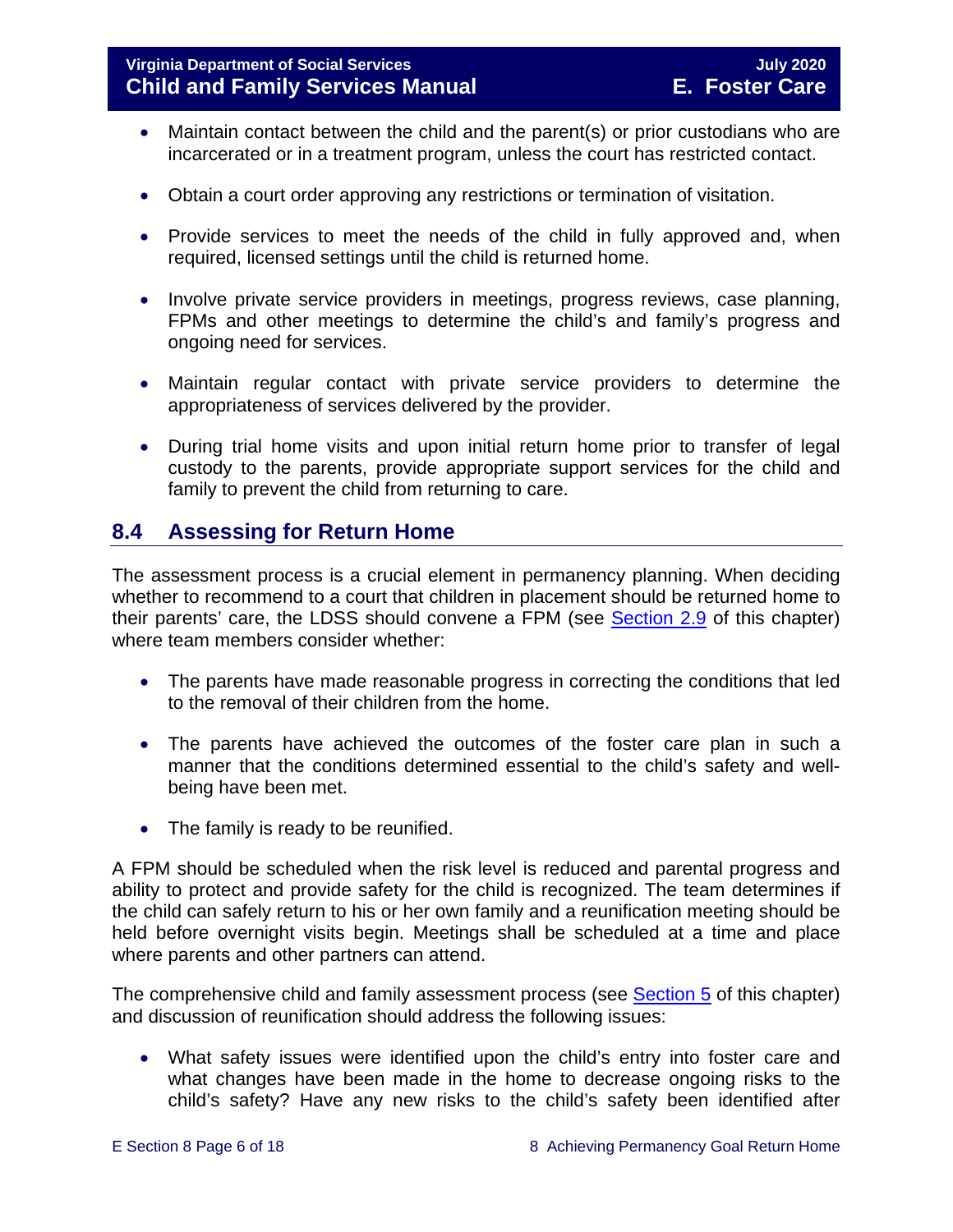removal and how have those risks been addressed? (The LDSS may use a safety assessment tool to assist in determining the safety risks in returning the child home.)

- How has the problem that led to the maltreatment been addressed and resolved?
- How have the parents/prior custodians completed the tasks required of them in their service plan? Were the tasks relevant to the family's problems and risk/safety concerns?
- What are the characteristics, needs, and behaviors of the children returning home? Have the children dealt with feelings about separation and if so, how? How have the parents demonstrated their understanding of and willingness/ability to address their children's ongoing needs?
- Do the parents have their own support system? Will they realistically use this support system, especially in times of crisis? Who does the support system consist of? What role are those individuals willing to assume in order to provide a safety net for the family?
- In what manner will the children be returned home? If the family has more than one child in care, will they all be returned home at the same time or will they be returned in gradual stages to allow for an adjustment period of both children and parents?
- What does the family need before the children return home and does the family need assistance obtaining these services?
- Has visitation between the child and family been successful and increased in length and frequency, with reduced supervision?
- Have arrangements been made to see that the child and family are adequately monitored and supported, both during and after the child is returned home, until the court returns legal custody to the family or prior custodian and the case is closed?
- Is there a service plan/aftercare plan that addresses the health, safety, and wellbeing of the child and family? Do all parties have a copy of the plan, including the court? Does the worker need to request the court order continue supervision once the child is returned home?
- Have criminal background checks been completed on the primary caretakers and all other adults in the home prior to beginning visitation and prior to returning the child home? How do the results of the background check affect the decision about reunification?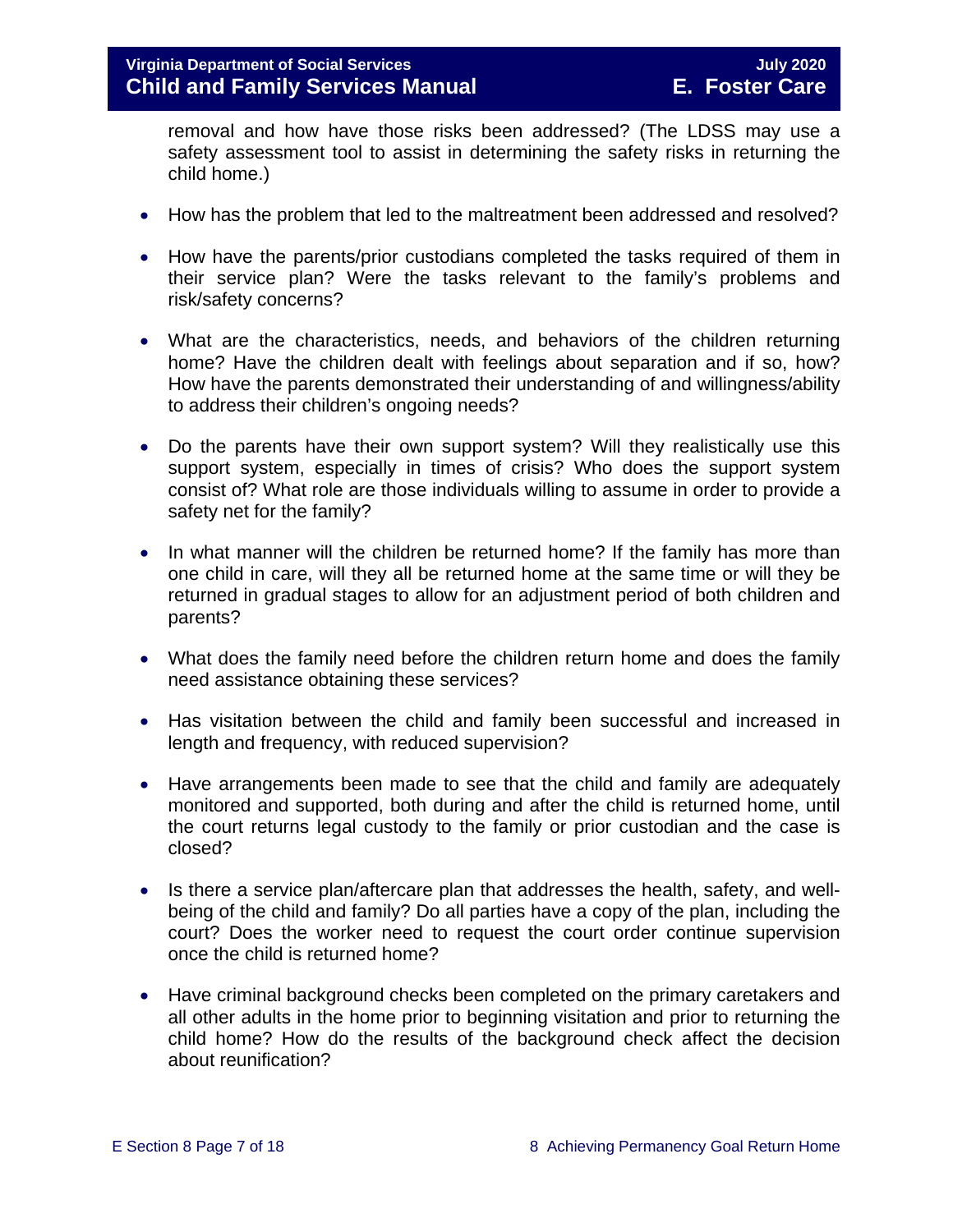## **Virginia Department of Social Services July 2020 Child and Family Services Manual E. Foster Care**

If the individuals involved in the FPM have addressed their perception of the family's readiness for reunification, the role other partners will play in aftercare services and monitoring, and the consensus is that return home can safely be achieved, a target date will be set. Any additional expectations will be discussed and documented as part of the aftercare plan as needed.

# <span id="page-7-0"></span>**8.5 LDSS efforts to support reunification**

For cases with the goal of reunification, the service worker shall have face-to-face contact with the birth parents or prior custodians at a minimum of once every two months and at every critical decision-making point throughout the case  $(\S$  [63.2-906\)](https://law.lis.virginia.gov/vacode/63.2-906).

*When a child has been in foster care for 12 months and reunification remains the goal, the service worker must consult with their regional practice consultant regarding case planning. This may be done by sending an email and including a brief case summary including the efforts to achieve reunification [\(2020 Virginia Acts of Assembly Chapter](https://lis.virginia.gov/cgi-bin/legp604.exe?201+ful+CHAP0934)  [934\)](https://lis.virginia.gov/cgi-bin/legp604.exe?201+ful+CHAP0934).* 

Reasonable efforts to support reunification by the LDSS include:

- Diligent efforts to locate and involve relatives, both maternal and paternal, and other significant individuals in supporting the goal of reunification were made and are documented.
- Services included in the case plan and provided to the child and family reflect a comprehensive assessment of all needs of the child and family. This includes the household of both parents, regardless of the circumstances at the time of removal.
- Services included in the case plan shall be clearly connected to the child and family's needs in order to improve the conditions in the parent's home to facilitate the child's safe return to his own home or if not possible, will facilitate the permanent placement of the child;
- Clear indication exists that the LDSS actively and repeatedly sought input from the child, family, other relatives, and significant individuals in making decisions.
- Clear written documentation exists of how services have been utilized and affected the parents' behavior or skills.
- Actions to facilitate frequent visitation, implement other kinds of contact between the child and parents, siblings, other relatives, and individuals significant to the child occurred and are documented.
- As a result of an ongoing assessment process, additional services needed to make return home possible are documented and were provided.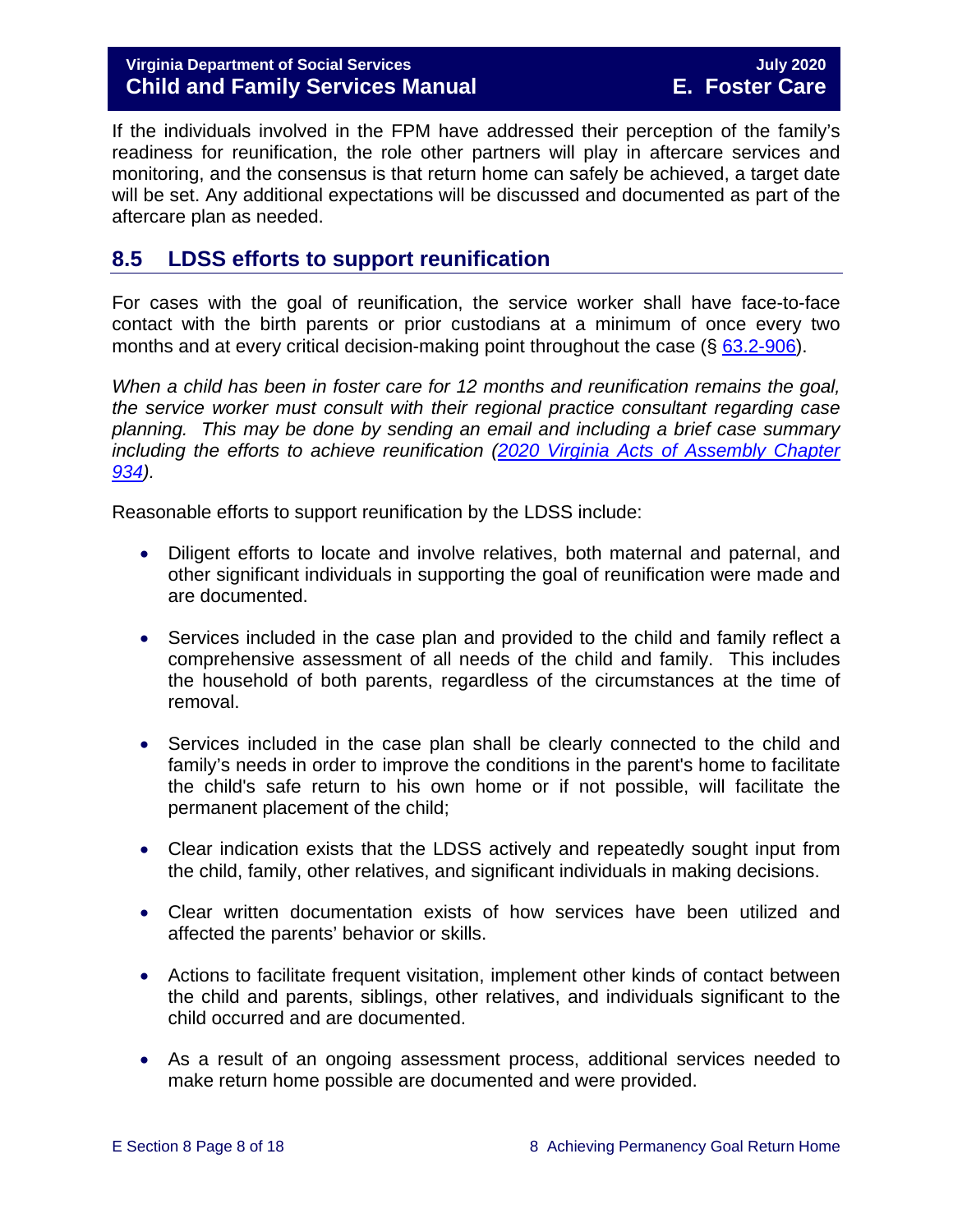Reasonable progress on the part of the parents may include:

- Increased capacity to parent and to assure the child's health and safety as demonstrated by regular parent-child visits that meet the goals of the visit, appropriate involvement in assuming more parental responsibilities (e.g., doctor appointments, parent-teacher conferences, group therapy, involvement in recreational activities, better financial management).
- Demonstrated ability to care for themselves so that they can meet the needs of the child. This may include working with the foster parent as a partner in modeling appropriate parenting skills.
- Demonstrated improvement in parental choices, decisions, and relationships, which lead to a safer and healthier environment for their children.
- Participation in recommended services and demonstration of change, such as improved parenting and participation in counseling sessions.
- Acceptance of responsibility for maltreatment of the child and demonstration of empathy for the impact of the effects of the maltreatment on the child.
- Establishment of an ongoing support network consisting of other family members, neighborhood or community, church, etc.

A lack of reasonable progress on the part of the parents to correct conditions that led to the removal of the child and other good reasons to consider alternatives to return home may include:

- An ongoing pattern as a perpetrator or a victim of domestic violence and refusal to participate actively in treatment services, or initiation of new relationships in which there is violence.
- Continued residence with someone dangerous to the child and refusal to separate after having been advised of the dangers.
- Failure to remedy with assistance housing or housekeeping standards that are a threat to health or safety or to seek economic resources when lack of resources is a major barrier.
- Continuing to miss visits with children, coming late for visits, or while visiting, appearing uninterested or openly rejecting the child or being abusive or continually upsetting children during visitation by verbal abuse, eliciting guilt, or by making unrealistic promises.
- Restricted ability to parent due to a behavioral, mental, or developmental disability that impedes the individual's ability to serve as the primary caretaker for the child.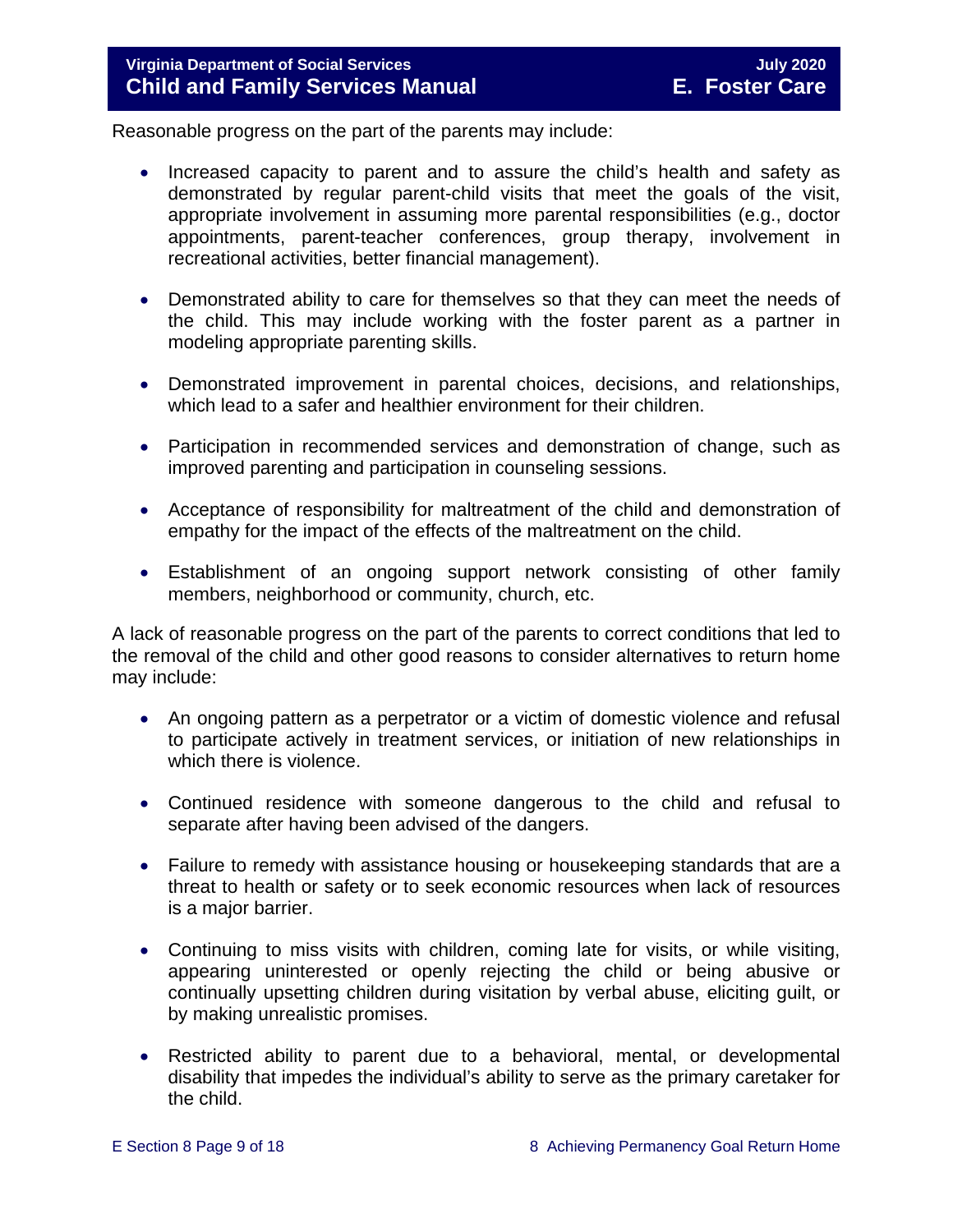- Failure to make efforts, or inability to demonstrate the skills necessary, to ensure the health and safety of the child.
- A lifestyle centering on drugs/alcohol and an addictive pattern that clearly prevents the ability to adequately parent.
- A previous birth to a subsequent substance-exposed infant or having other children who have been in foster care for 12 months or more and attempts to reunite have been unsuccessful (by themselves, these are NOT an indication of inability to be reunified with another child).
- Continuing to miss appointments, canceling appointments, or failure to be involved in treatment.
- Failure to fulfill the tasks outlined in the service plan, cooperate with the provision of the service plan, or meet conditions established by the court.

# <span id="page-9-0"></span>**8.6 Reunification services and service planning**

When the court approves the goal to return the child home, the foster care plan will focus on safe reunification. The foster care plan should:

- Be developed with the participation of the parent, the child whenever possible even if under the age of 12, other relatives, and other individuals identified by the family as significant to their or the child's support system, if appropriate. Youth age 14 and older shall be part of the team and be provided with the opportunity to choose up to two (2) members to be part of the team who are neither a foster parent of nor a case/service worker of the youth to be part of the team. [\(P.L. 113-](https://www.congress.gov/113/plaws/publ183/PLAW-113publ183.pdf) [183\)](https://www.congress.gov/113/plaws/publ183/PLAW-113publ183.pdf)
- Specifically address child, family, and support system strengths and how these strengths will be used to correct the conditions that led to the removal of the child.
- Specifically address problems/needs or barriers to reunification and how these barriers might be addressed using previously identified strengths.
- Develop clear expectations of each party of the intended result of the service or activity.
- Include concrete and comprehensive services and activities that shall be in place immediately prior to and following the actual return home of the child.
- Ensure accountability on the part of the LDSS, the parents, and placement providers by documenting the responsibilities of and the services to be provided to each of the parties.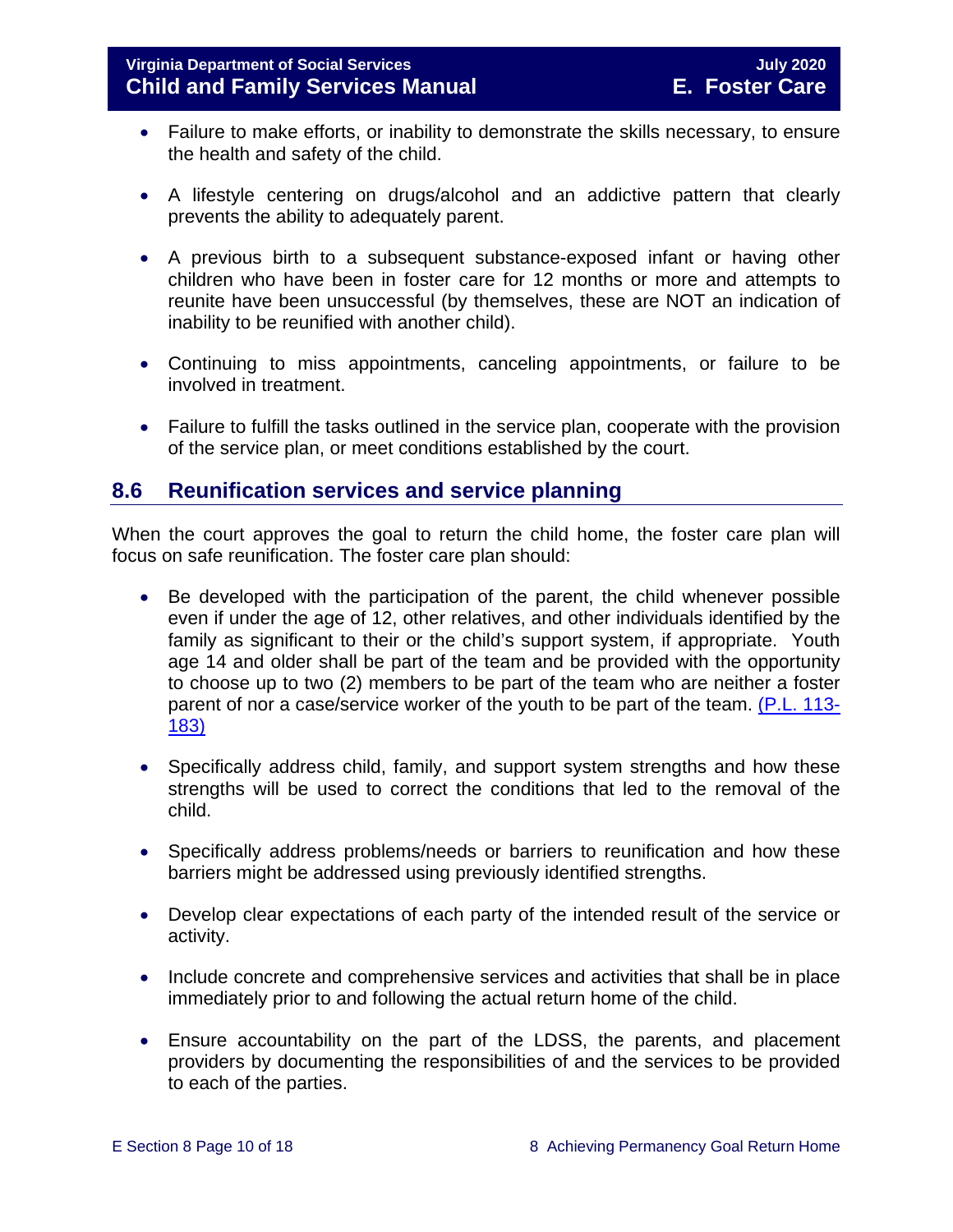Services designed and documented in the foster care plan shall address:

- The child's health, safety, and well-being needs that were identified during the assessment process.
- The family's strengths and needs in relation to meeting the child's needs and in terms of additional services and support required by the parent to safely maintain the child at home.
- A description of what actions the family/custodian, other members of the family, and the parents/custodians social support network, service worker, temporary caregiver, and others will take to meet the needs of the child to achieve the goal of Return Home and maintain safety and stability for the child once returned home:
	- o Identification of those persons the parent and child can call on for support following the return home of the child.
	- o Identification of supportive services that will be provided and by whom, after the child is returned home (such as child care).
	- o A description of how the child's medical and educational needs will be met after the child is returned home.
	- o Identification of any additional interventions and services that will be provided to the family, the caregiver, and the child in order to meet the child's needs and achieve and maintain permanency.

A copy of the concurrent permanency plan should also be provided to the parent.

## <span id="page-10-0"></span>**8.6.1 Preparing the parents for reunification**

Workers should make sure parents consistently understand their role in achieving reunification and remind them that their attendance and participation in all FPMs, staffings, and case planning meetings is critical.

The services and the way they will be delivered should be determined as a result of the ongoing assessment process and FPMs. Parents should be encouraged and supported to discuss their concerns and questions regarding the child's return home. The focus of services should include, but is not limited to:

• Discussion of all visits between the child and parents, focusing on observations of parent/child interactions by the service worker or others who may have been present for the visit. Parents' concerns, questions, and perceptions about the visit and their interaction with their child should be discussed.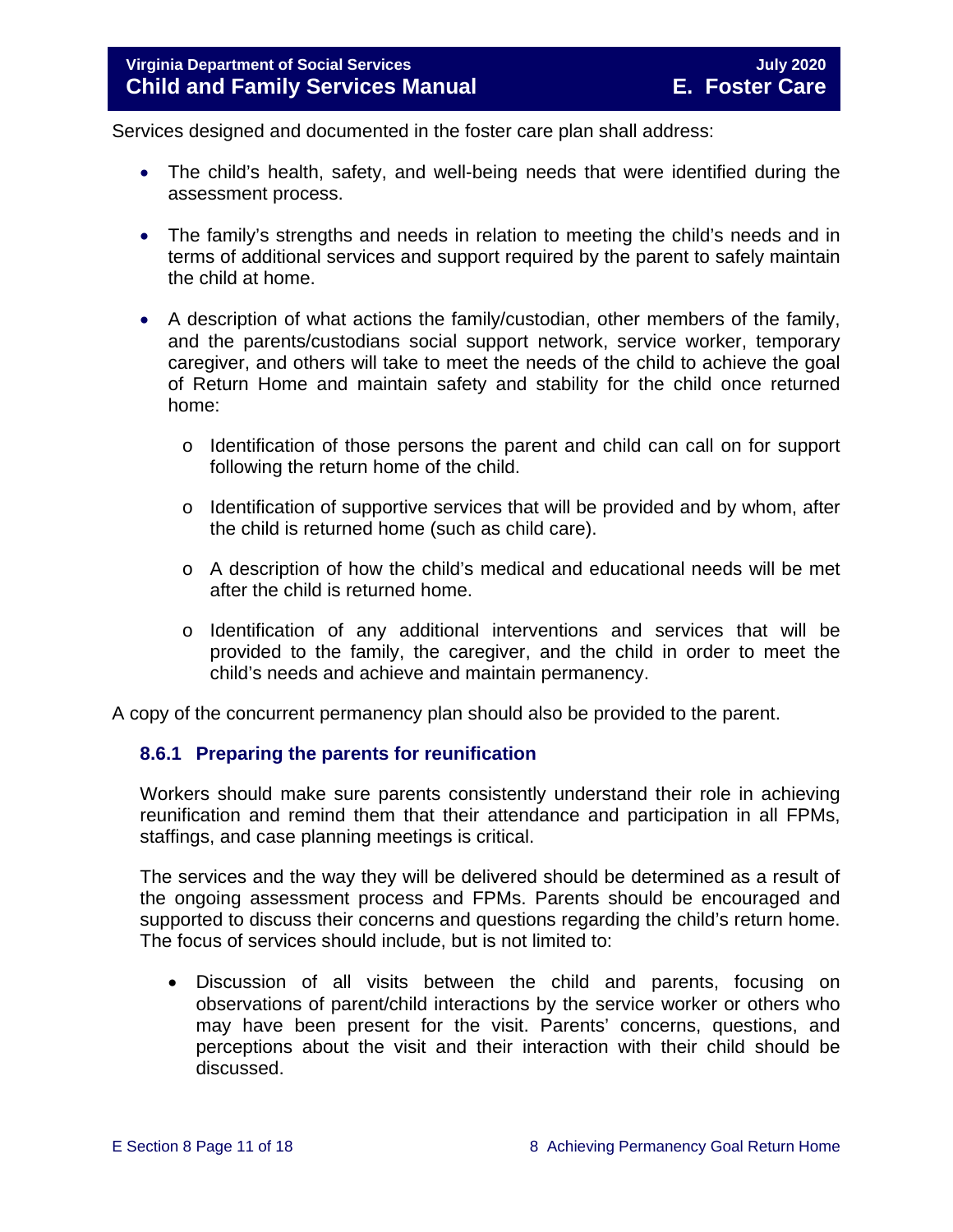- Using trial home visits with clearly identified goals and in-home monitoring and services to help the parent(s) provide safe, daily care of the child (see [Section](#page-12-1) 8.6.5).
- Discussion with the parents about the date and timing of the child's return. This should include ongoing discussion of planning for the child's daily routines, education, health care, etc., as well as how the parent(s) plans to deal with conflicts, the child's feelings about returning home, and any other areas of concern.
- The need for specific aftercare services to support gains made by the child and parents.
- Specific role of other individuals and groups designated as part of the family's social support system.

## <span id="page-11-0"></span>**8.6.2 Preparing the child for returning home**

Although a great deal of emphasis is placed on activities with the parent when the service worker is preparing to reunify the family, this is also an important time for the child. The service worker should spend time with the child to determine his position on reunification. If reunification is in the best interest of the child, the service worker will begin to prepare him for return home by:

- Informing the child of the targeted date for reunification while being aware of the child's ability to understand what this means.
- Explaining to the child that his parents are working to have him return by the target date, but that sometimes things happen that may change that date.

All adults involved with the child should be having clear, age appropriate discussions with the child about the plans for return home and what the child can expect. These discussions should assist the child with identifying those people whom he can call for help, where he will be attending school, and other important facts. The child should be given the opportunity to work through feelings of separation from, and the loss of, the foster parent/relative caregiver, school, and neighborhood friends, teachers, and significant others.

## <span id="page-11-1"></span>**8.6.3 Preparing the youth for returning home**

Youth should be collaborators in the reunification process with their family and the service worker. Working toward reunification with a youth requires that the youth become an active participant in the process of reunification. The decision to reunify a youth with his family should be made on a case by case basis through comprehensive assessments involving the youth and the family. Youth should have a voice in the development of the case plan to facilitate reunification since often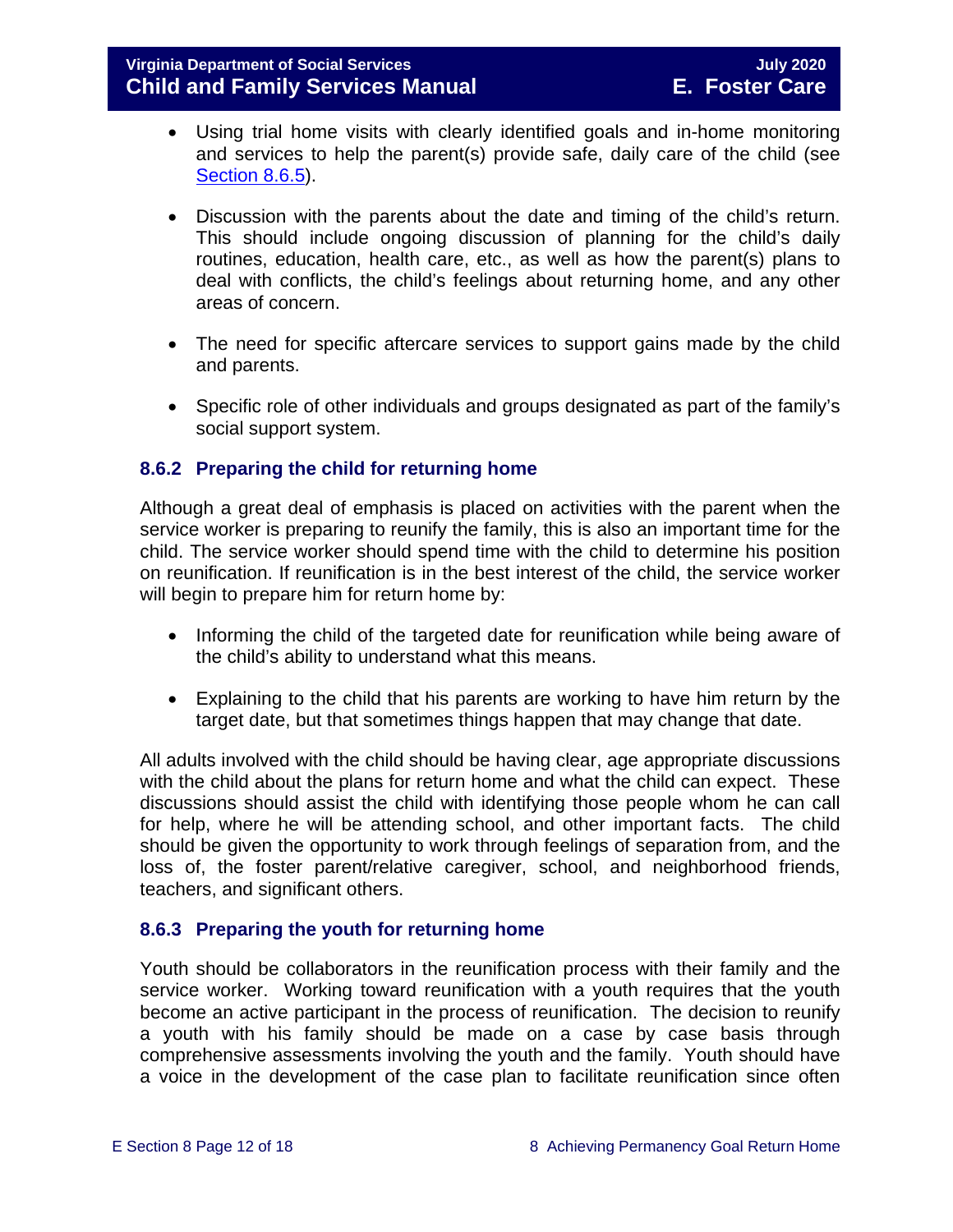youth will have knowledge to assist the service worker in identifying needed appropriate and effective services for the family.

Depending on individual family dynamics the youth or the family may express concern about reunification. The service worker should facilitate discussion and provide appropriate forums such as family therapy, FPMs or the youth's service planning meeting to allow the youth and family to explore and process these feelings.

The service worker shall engage the youth, members of the youth's family, other professionals involved with the youth or family, supportive adults (identified by the youth) and extended family to identify preventive services and supports that the family may need to prepare for the discharge of the youth from foster care. These supports should be identified for the specific youth and family. The services may include peer support groups, family mediation programs, tutoring and other academic supports, vocational training, community mental health programs and connections to community programs that will assist the youth in the acquirement of independent living skills for successful adult living. Often the youth will want to maintain connections made while in foster care with friends, foster parents or activities in which the youth participated. The team should be creative in identifying and developing methods of communication that will allow the youth to maintain those connections which are in his best interest.

Families will need support and encouragement to sustain reunification efforts with the youth. The youth will also need support, encouragement, and follow-up after they have become reunified with their families. These pre and post reunification services are a critical element for supporting the permanency outcome of reunification for the youth.

## <span id="page-12-0"></span>**8.6.4 Preparing the caregiver/foster parent for reunification**

Service workers should spend some time with the caregiver/foster parent to discuss their feelings of separation and loss and help them successfully prepare themselves and the child for reunification. Some caregivers may want to stay in touch with the child after he returns home. Contact with the caregiver after return home is a consideration that requires supervisory consultation. Some children may find this confusing while others may benefit from continued contact.

The caregiver should make a list of the child's daily activities and routines and other relevant information for the birth parents to smooth the child's transition home.

## <span id="page-12-1"></span>**8.6.5 Beginning visits and trial home visits**

Trial home visits are to be with the prior custodian(s) from whom the child was removed or birth parents. The child may be placed on a trial home visit with either birth parent, regardless of the circumstances at the time of removal. It is used as a final step in the preparation of return of custody to that parent or custodian. A trial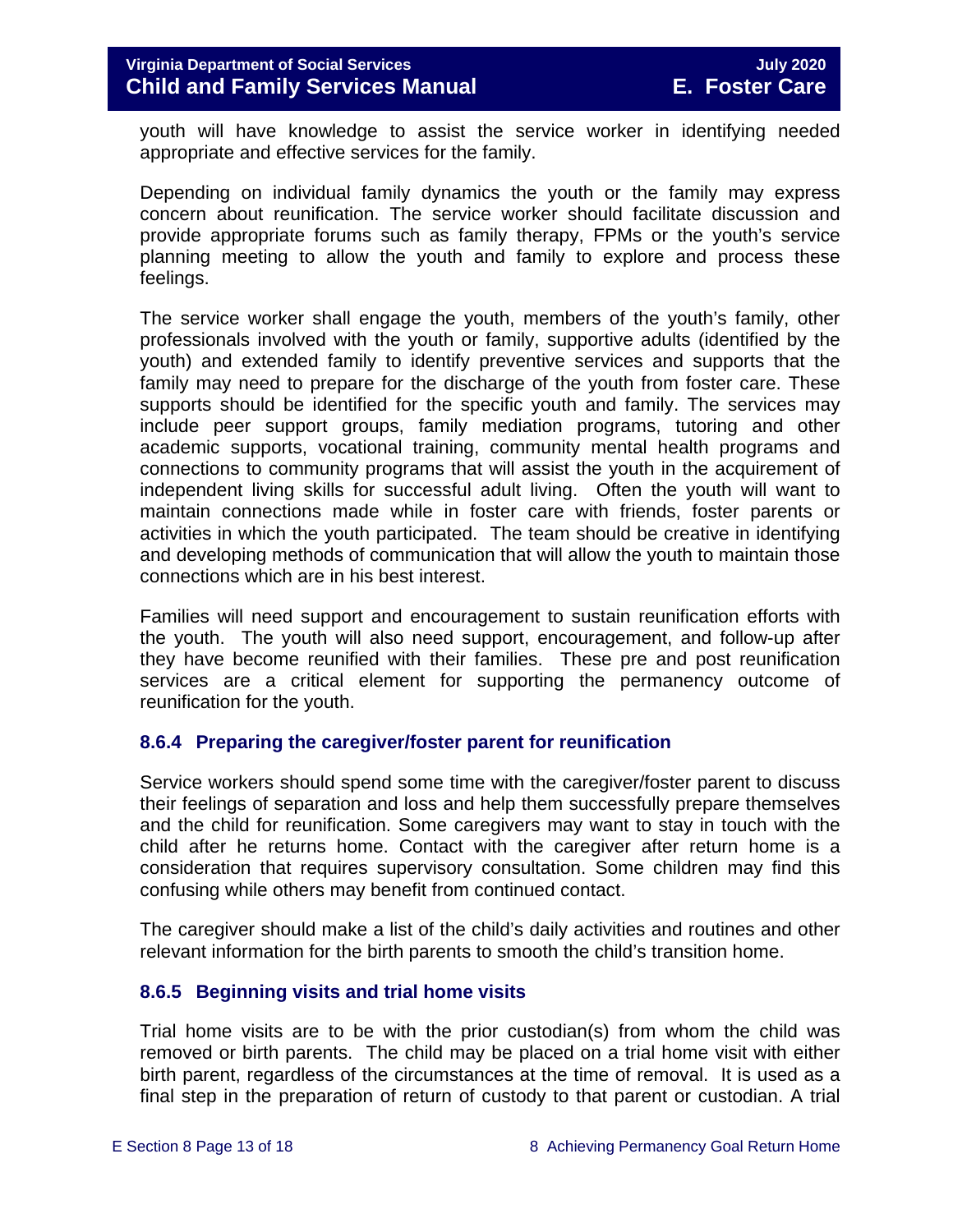home visit should not exceed six (6) months. If there is a documented reason for an extension beyond six (6) months for the trial home visit, this extension shall be approved by the court.

Preparations for overnight visits and ultimately reunification shall include the following service worker activities:

- Safety.
	- o **Background Checks**. Prior to beginning overnight visitation with parents or previous custodians in preparation of a trial home visit, a background check should be completed on the primary caretakers to whom the child is being returned and on all other adults residing in the home in which the child is to be returned. Background checks shall be completed before the trial home visit begins  $(\S$  [63.2-901.1\)](https://law.lis.virginia.gov/vacode/63.2-901.1/). The components of the background check include:
		- A written statement of affirmation disclosing whether or not the individual has a criminal conviction or is the subject of any pending criminal charges within or outside of the Commonwealth and whether or not the individual has been the subject of a founded complaint of child abuse or neglect within or outside the Commonwealth.
		- A national fingerprint criminal history record obtained through the Central Criminal Records Exchange to the Federal Bureau of Investigation and a search of the Sex Offender registry (which is included in the national criminal background check).
		- A search of the child abuse and neglect registry maintained by any other state pursuant to the [Adam Walsh Child Protection and](http://www.gpo.gov/fdsys/pkg/PLAW-109publ248/html/PLAW-109publ248.htm)  [Safety Act of 2006,](http://www.gpo.gov/fdsys/pkg/PLAW-109publ248/html/PLAW-109publ248.htm) (Pub. L.109-248), in which a prospective parent or other adult in the home has resided in the preceding five years.

For more information on conducting background checks, see the [Office of](https://fusion.dss.virginia.gov/lp/LP-Home/OFFICE-OF-BACKGROUND-INVESTIGATIONS)  [Background Investigation\(](https://fusion.dss.virginia.gov/lp/LP-Home/OFFICE-OF-BACKGROUND-INVESTIGATIONS)OBI) page on Fusion. If significant time has passed between the search and the child's return home, a second search should be conducted close to the date of return home to ensure the receipt of accurate information on the adults in the home. It should be noted that the letter received regarding the background check on another adult in the home will say either "approved" or "not approved". This is due to the way OBI runs the check when the adult is not the birth parent and OBI's determination is reflective of whether this adult could be approved as a foster parent, and should not be solely used to make the decision about a trial home visit. The agency should use the information to make an informed decision regarding the child's return home.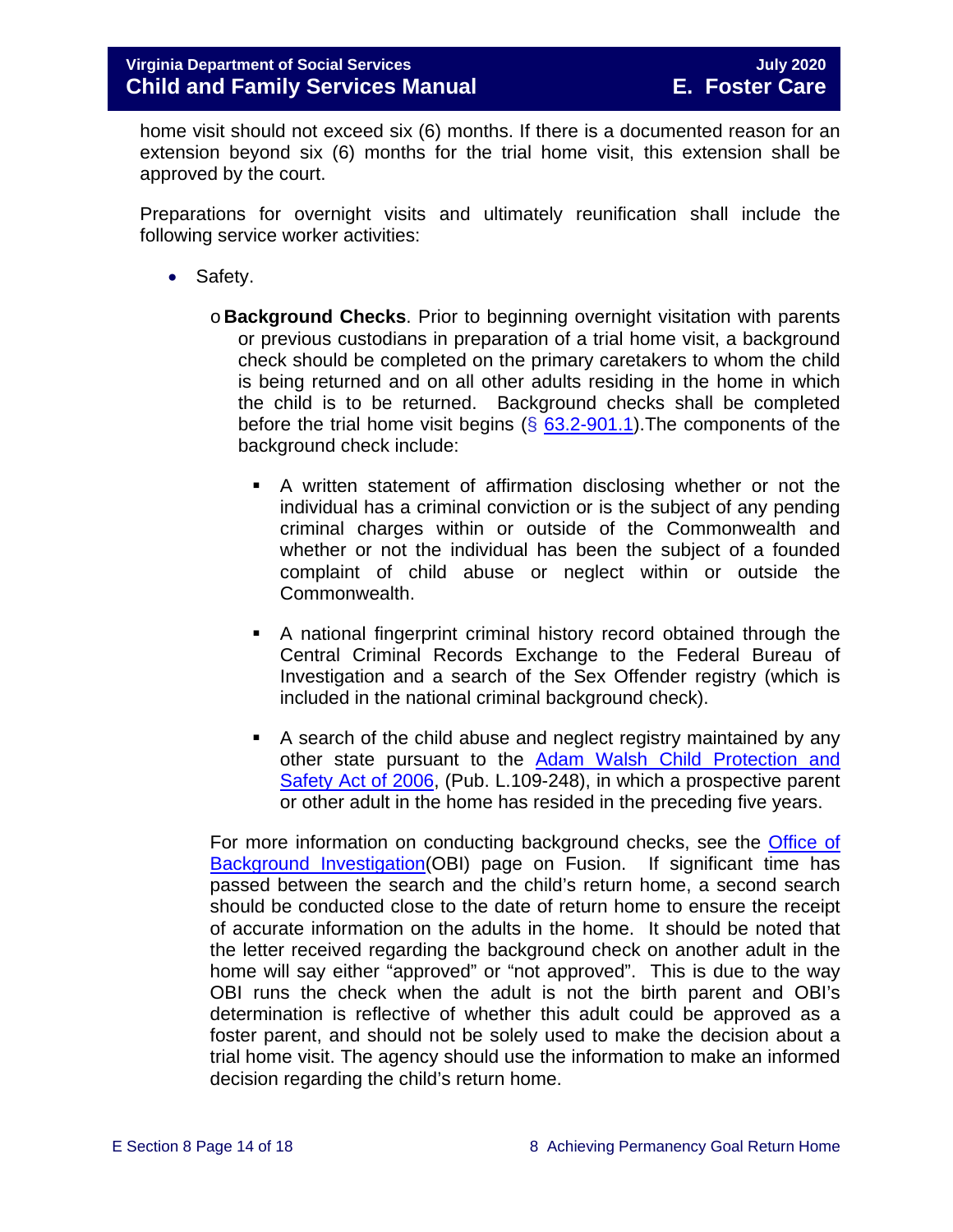The results of the criminal background check do not prohibit the agency from reunifying the child with the parent. The standards set in  $\S$  [63.2-901.1,](https://law.lis.virginia.gov/vacode/63.2-901.1/) Code of Virginia, are specific to approving a foster parent. However, the agency shall notify the court of the results of the complete background checks and include the findings in the criminal background checks when assessing the home for safety.

- o **Safety Assessment**. A safety assessment shall be completed before the return home of the child, when the child was removed due to abuse and/or neglect. Documentation on all assessments shall be included in the case record or OASIS including the initial child protective service risk assessment. The initial risk assessment provides a baseline for evaluating progress or lack of progress. The specific risk issues identified in the initial assessment will be reevaluated throughout the case. Documentation regarding these issues will be addressed in the assessment that is completed prior to beginning visits or trial placement.
	- oA new safety assessment shall be completed prior to the child returning home based on current home situations. The service worker will, unless otherwise documented, communicate monthly with individuals who provide services and support to the parents and child in order to obtain information and observations about the ongoing safety of the child. Such professionals and individuals may include social service providers, school or child care personnel, health care providers, and any other collateral contacts the service worker deems appropriate. Before beginning visits or conducting a trial home visit, the service worker will explain to the parent the need for continued communication with all parties. Contact information will be included in the case record as documentation regarding the continued safety of the child in the home.
	- o**Education**. During the trial home visit, the service worker will meet with the child's current teacher and obtain a school report. The teacher should be informed that reunification is imminent and be encouraged to report any observations or concerns about the child to the service worker. If the child will be attending a new school after reunification, arrangements will be made for the transfer of education records. The service worker should follow the Best Interest Determination Process and ensure that the child has school stability and there is no gap in schooling. The service worker and the parent will meet with the child's new teacher. If the child is pre-school age, the service worker will assist the parent in enrolling the child in a program such as early education or child care.
	- o **Health**. The service worker will discuss with the parents how the child's health care needs will be met after the child is returned home, and identification of a health care provider to serve the child after return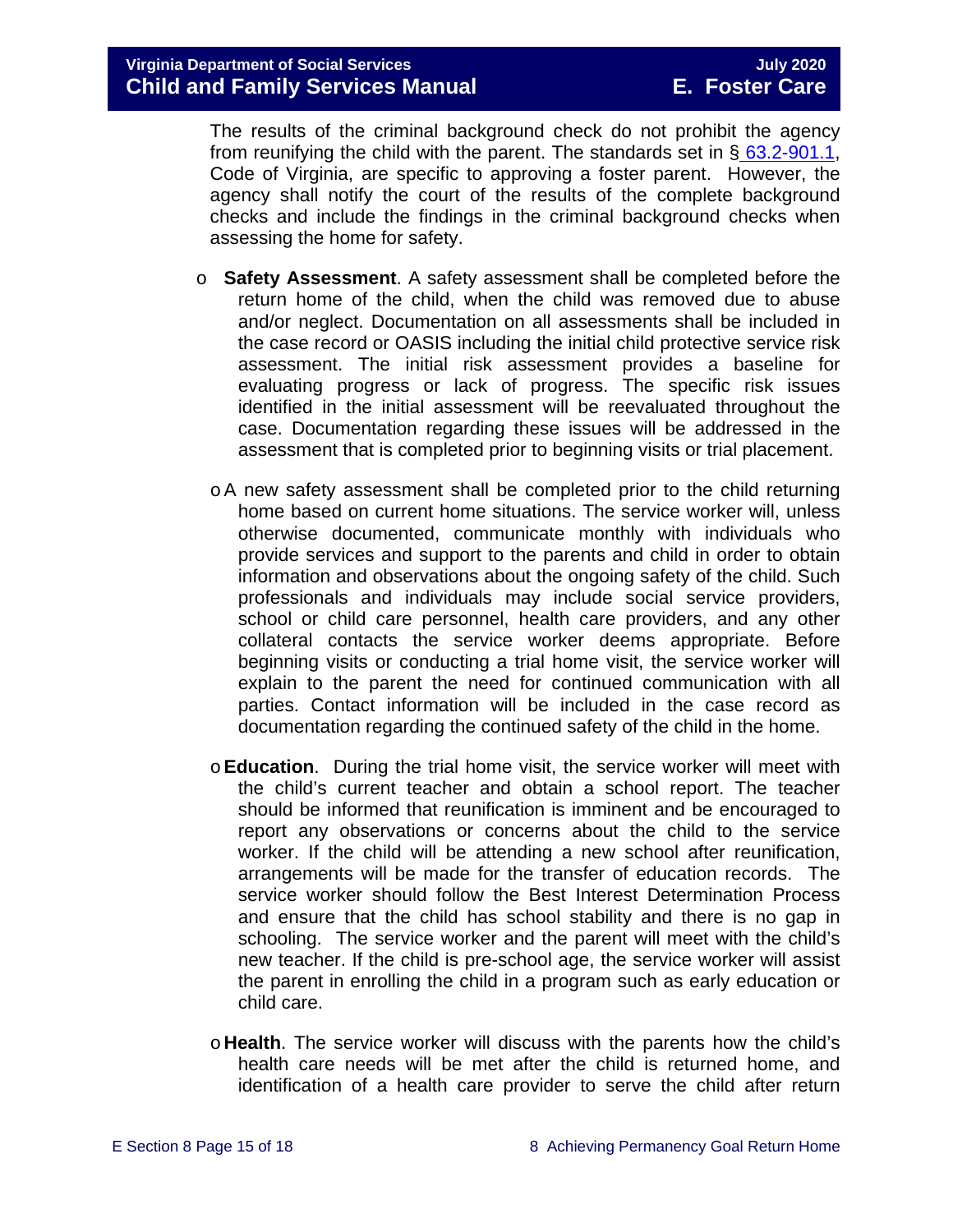home will be discussed. Other resources that the family can use to assist in meeting health care needs such as the Department of Health, FAMIS, or the Department of Medical Assistance, will also be discussed. Discussion about health needs and issues will be documented in OASIS and the foster care plan.

## **8.6.5.1 When a child receives SSI and is on a home visit**

When the LDSS is the representative payee for the child's SSI or SSA benefits and the child is on a home visit, the LDSS may assist the parent in providing for the child in the home. The supervisor may authorize a check to be sent to the parents on behalf of the child to pay for the child's care. The transaction shall be documented and include a recommendation from the service worker, approval by the supervisor, authorization from a 3rd party (LDSS director or finance staff with designated authority) and a notation in the payment record of the payment amount.

#### <span id="page-15-0"></span>**8.6.6 Contacts and visits following reunification**

The service worker should communicate **at least monthly** with those professionals and individuals who provide services and support to the parent and child in order to obtain information and observations about the ongoing safety and well-being of the child. Such professionals may include social service providers, school or child care personnel, health care providers, and any other collateral contacts the service worker deems appropriate.

During all contacts following reunification, the service worker should see the child outside the presence of the parent as well as with the parent.

- **First-month contact**. Following the return home of a child who has been in substitute care, an initial face-to-face contact with the child and parent should be made via a visit in the home by the assigned service worker **within 24 to 72 hours** after the child returns home. The timing of the visit will be based upon the safety assessment completed when the child is returned home.
- **Ongoing contact**. Frequency of contacts subsequent to the first month of reunification should be determined by the worker's ongoing assessment of the child's safety and the family's need for ongoing monitoring, support, and service provision. Frequency of contacts and intervention should be determined by the family, service worker, supervisor, child, and other involved individuals (e.g., in-home counselor, mentor, relatives).

While the child is in the custody of the LDSS, visitation shall occur monthly and be recorded in OASIS. Unannounced visits should also be considered.

• **Assessing progress and planning for termination of custody**. Frequently, the child's return home increases the family's stress level by placing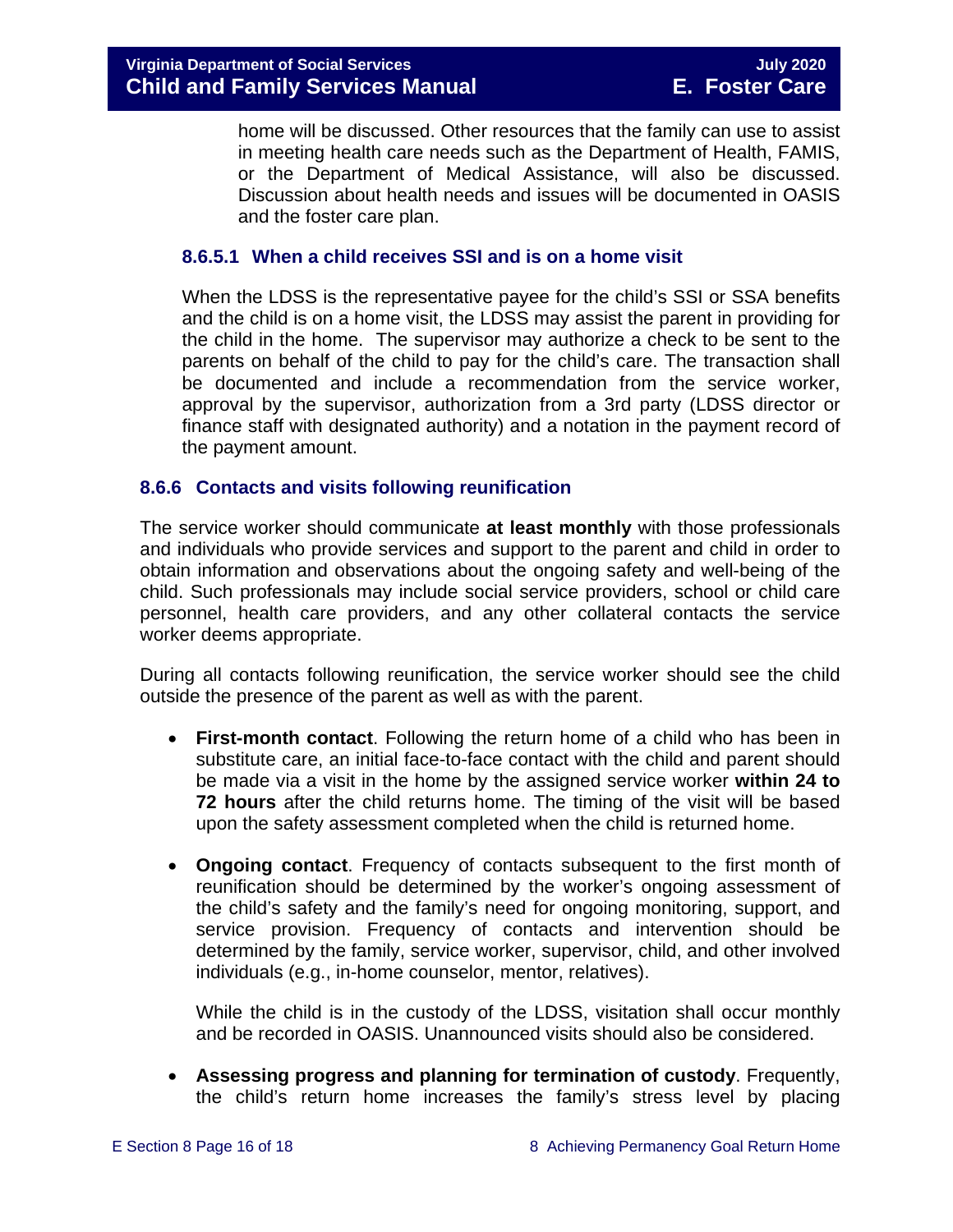additional financial demands on the family while they adjust to being together again. The family membership may have changed since the child's removal and family members may have to renegotiate their new roles in their newly formed family system. Just as parents may express ambivalence about caring for a child while the child is in placement, parental ambivalence may also be demonstrated after the child is home.

During the post-reunification period, support of the family should continue if the reunification is to succeed. The service worker's emphasis becomes helping the family assume responsibility for the care of the child. The LDSS should provide services after return home to monitor the safety of the child, to enhance the family's ability to function in a healthy way, and to provide a smooth transition to reunification. The child's safety and health take precedence over any other variables, such as the need for permanency or the child's sense of time.

Planning for the termination of services is an integral part of all service planning. From the earliest contact, the LDSS will focus on when services to the children and families will end. Before closing a case, the LDSS will conduct a review of the child's safety that includes:

- oA child safety assessment to include all members of the household and all adults who frequent the home.
- oInterviews with relatives, friends, or other persons who provide support network for the family.
- oReview all medical, school, clinical, and social service reports.
- oInterview and observe the child alone out of the presence of the caregiver.
- oUpdate a final foster care plan that outlines how the health, safety, and other outside support of the children will be ensured and what aftercare services are needed.
- oThe filing of a motion for termination of the LDSS' custody.

#### <span id="page-16-0"></span>*8.6.7 Exploring post-custody transfer supports*

*When assessing the readiness of the family to have custody of their child returned to them, it is important to consider whether reunification can be achieved with supports outside of the foster care system. Rather than extending trial home visits, LDSS should explore whether the child's custody can be safely transferred to their family*  with prevention services, including court ordered prevention services, in place. *Children for whom reunification has been achieved, may be eligible for prevention services through multiple funding streams, such as CSA and PSSF. The safety and health of the child must always be paramount, but LDSS can address needs through*